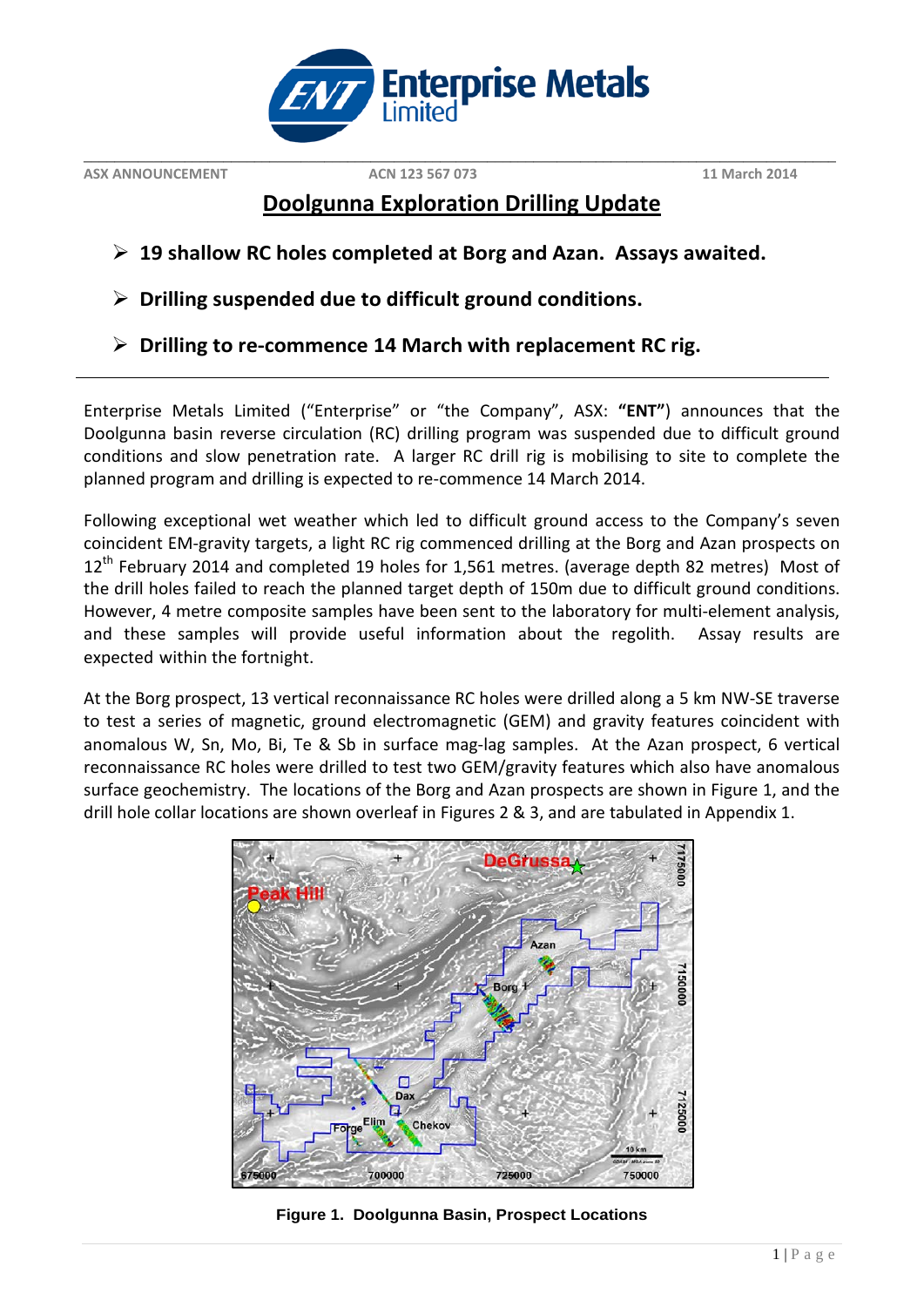

**Figure 2. Borg Prospect, RC Drill Hole Locations over Colour Gravity & Grey Scale Magnetic Image** 



**Figure 3. Azan Prospect, RC Drill Hole Locations over Colour Gravity & Grey Scale Magnetic Image**